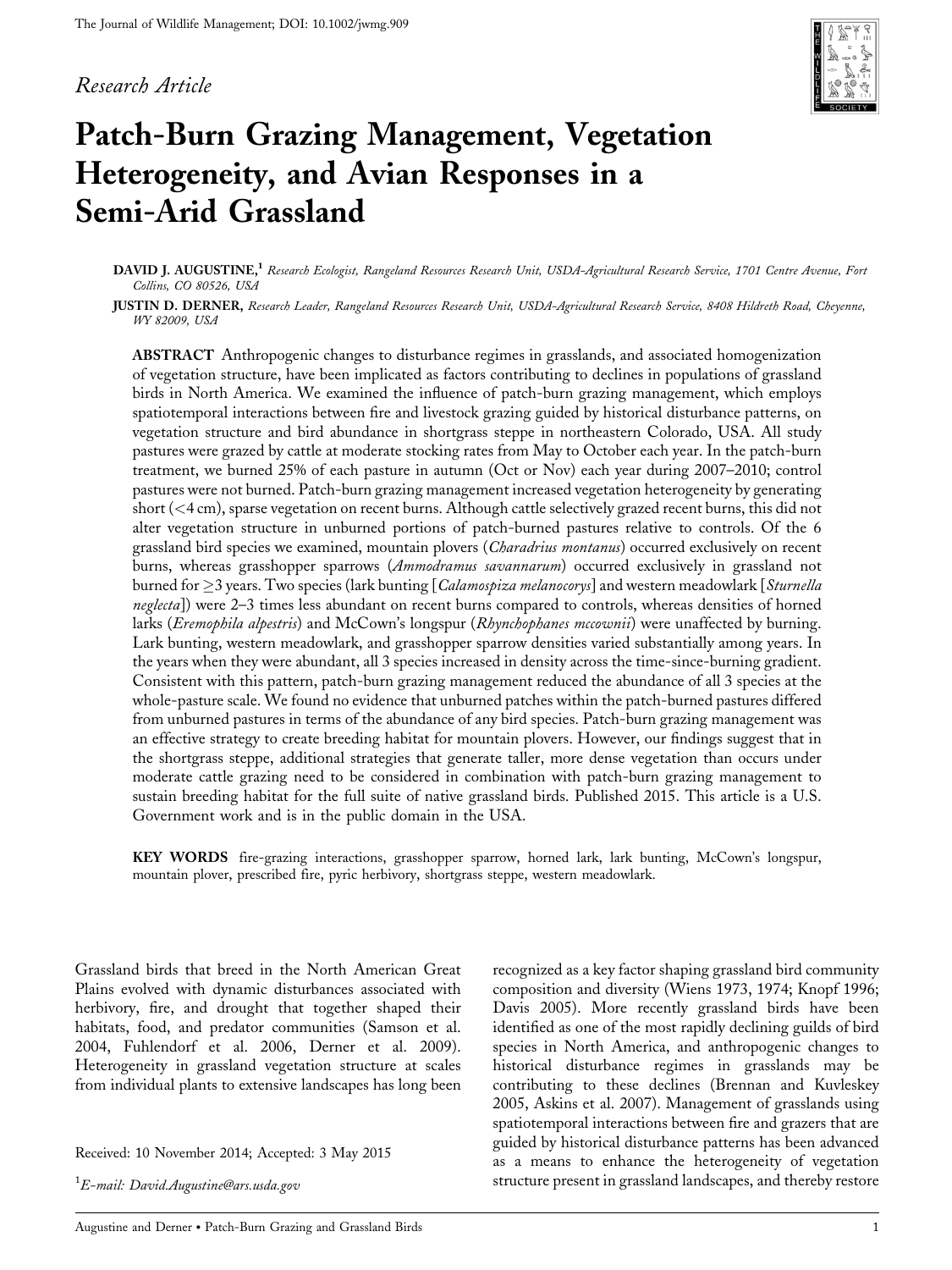habitats for a broad suite of grassland bird species (Fuhlendorf et al. 2006, 2009). Although a significant body of research has examined the direct effects of livestock grazing on grassland birds (Saab et al. 1995), far less is known about the interactive effects of fire and grazing.

Research in mesic grasslands of North America and Africa has generated 4 important findings that underpin the use of fire-grazer interactions for grassland bird habitat management. First, applying prescribed burns in a spatially and temporally variable mosaic and allowing large herbivores to select among burned and unburned patches in the landscape (referred to as patch-burn grazing management) results in strong herbivore selection for recent burns and associated low grazing intensity in unburned patches (Sensenig et al. 2010, Allred et al. 2011). Second, patch-burn grazing management creates areas in the landscape with both shorter and taller vegetation structure compared to the effects of traditional management approaches that uncouple the distribution of grazers and fire (Fuhlendorf and Engle 2004, McGranahan et al. 2012). Third, increased vegetation structural heterogeneity increases the availability and/or quality of breeding habitat for some grassland birds of conservation concern (Fuhlendorf et al. 2006, Gregory et al. 2010, Holcomb et al. 2014). Fourth, patch-burn grazing management can have neutral to positive effects on cattle weight gains compared to traditional management approaches (Fuhlendorf and Engle 2004, Limb et al. 2011, Allred et al. 2014), indicating patchburn management may be a viable option in grasslands managed primarily for livestock production.

Over the past decade, quantitative studies have increasingly supported the idea that management for vegetation heterogeneity is important for sustaining grassland bird diversity both in semi-arid grasslands (Davis 2005, Johnson et al. 2011, Lusk and Koper 2013, Henderson and Davis 2014) and mesic grasslands (Fuhlendorf et al. 2006, Gregory et al. 2010, Ranellucci et al. 2012, Holcomb et al. 2014). Although some studies in semiarid regions have examined the direct effects of grazing (e.g., Johnson et al. 2011, Lusk and Koper 2013), the application of the fire-grazing interaction has not been evaluated.

Traditionally, prescribed fire has been viewed as having few management applications in the western, semiarid region of the North American Great Plains, primarily because management of these lands was focused on livestock production (Wright and Bailey 1982). However, studies have shown that prescribed fire can suppress unpalatable plant species (e.g., McDaniel et al. 1997, Augustine and Milchunas 2009) and enhance habitat for swift fox (Vulpes velox; Thompson et al. 2008) and pronghorn antelope (Antilocapra americana; Augustine and Derner 2015). In addition, the direct effects of prescribed fire creates breeding habitat for the mountain plover (Charadrius montanus), which is a species of significant conservation concern in the region (Knopf and Wunder 2006, Augustine and Derner 2012). Although fire and its interaction with large herbivores was a component of the historical disturbance regime in the western Great Plains (Fuhlendorf et al. 2009, Guyette et al. 2012), the lower fuel loads, greater frequency and intensity of

drought, and lower investment in stem tissue by dominant grasses in semi-arid compared to mesic grasslands calls into question the role of fire-grazer interactions in shaping avian communities.

We examined the effects of fire and fire-grazer interactions on a community of grassland bird species in the shortgrass steppe of northeastern Colorado. Seven species dominate the community and collectively exhibit a broad suite of habitat associations varying from short and sparse to tall and dense vegetation (Knopf 1996). Mountain plovers nest almost exclusively in areas with extensive bare soil exposure and vegetation <4 cm tall (Augustine and Derner 2012). McCown's longspur (Rhynchophanes mccownii) and horned lark (Eremophila alpestris) nest in short, sparse vegetation but also use areas with taller vegetation than mountain plovers (Knopf 1996). Lark buntings (Calamospiza melanocorys) and western meadowlarks (Sturnella neglecta) nest in taller and more dense vegetation than occurs under average precipitation in shortgrass steppe, with lark buntings sensitive to both vegetation structure and recent precipitation (Skagen and Yackel Adams 2012, Lusk and Koper 2013). Grasshopper sparrows (Ammodramus savannarum) and Brewer's sparrows (Spizella breweri) generally nest in tall, dense vegetation (relative to typical shortgrass conditions), the former selecting large patches of tall, dense grasses, and the latter nesting in sparse shrubs interspersed with grasses (Knopf 1996). Patch-burn grazing management, which has the potential to increase heterogeneity in vegetation structure across the landscape, could thus be an important way to sustainably enhance habitat for the full suite of grassland birds in this community.

We conducted an experiment in the semi-arid, shortgrass steppe of northeastern Colorado comparing patch-burn grazing management to traditional grazing management without fire. During the study, cattle selectively grazed on recently burned patches, but the strength of that selection (31% of grazing time on burns comprising 25% of treatment pastures; Augustine and Derner 2014) was substantially weaker than in tallgrass prairie (approx. 70% of grazing time on burns comprising 25% of pastures; Allred et al. 2011). We examined the consequences of this fire-grazing interaction for vegetation structure and the abundance of 7 grassland bird species. Our previous work showed that mountain plovers breed almost exclusively on recent burns and prairie dog (Cynomys ludovicianus) colonies in this region, and are absent from grassland managed only with livestock grazing (Augustine and Derner 2012), but effects on the other bird species have not been evaluated. Based on habitat relationships discussed previously, we hypothesized that McCown's longspur and horned lark would increase in density, whereas lark buntings, western meadowlarks, grasshopper sparrows, and Brewer's sparrows would decline in density on recent patch burns. Conversely, we predicted unburned patches within patch-burned pastures would support higher densities of lark buntings, grasshopper sparrows, and western meadowlarks compared to unburned pastures.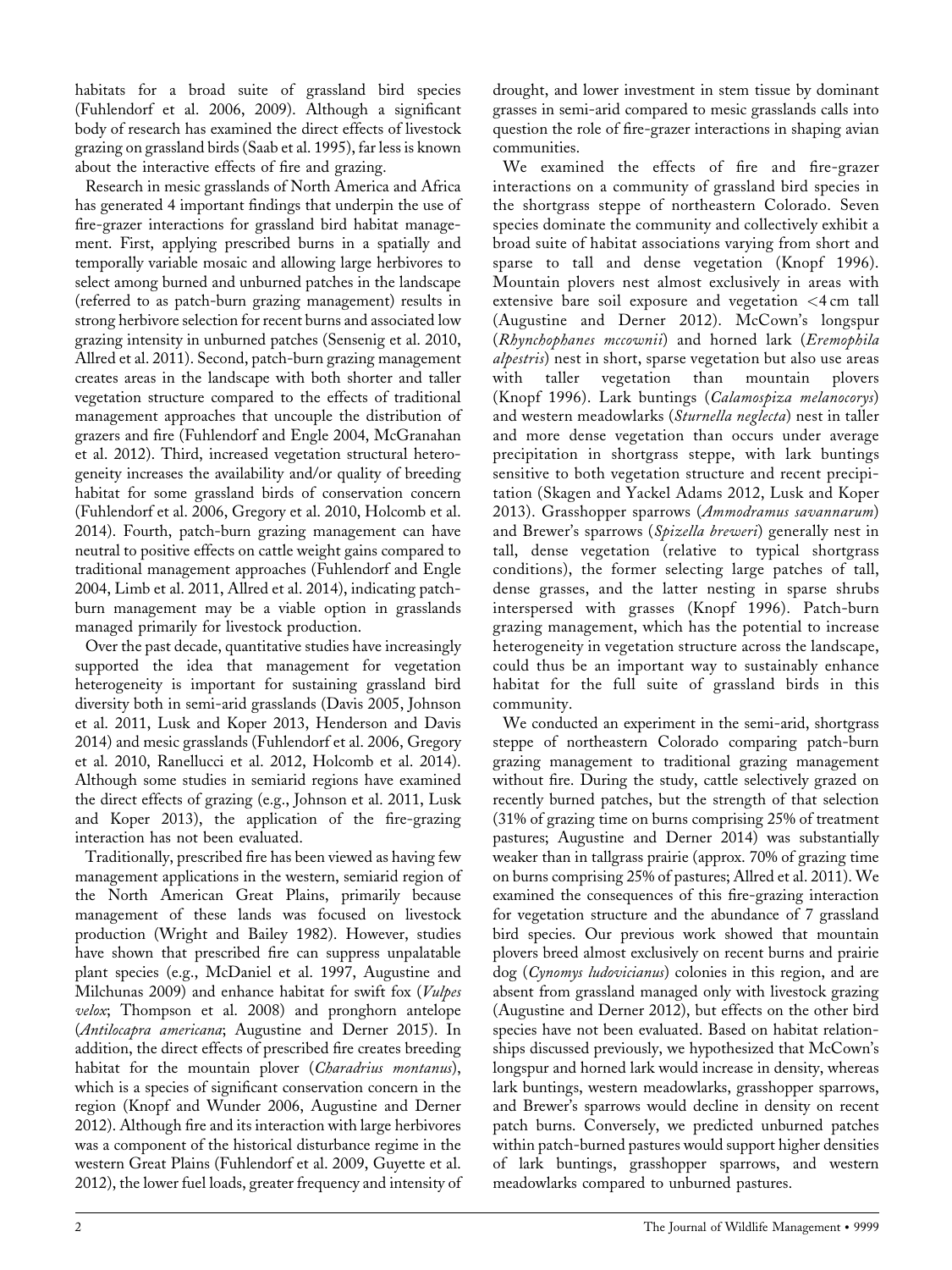## STUDY AREA

We conducted research at the Central Plains Experimental Range (CPER) approximately 12 km northeast of Nunn, Colorado, USA (40°50′N, 104°43′W). Topography was flat to gently rolling, and soils in the study area consisted of very deep, well-drained, fine sandy loams on convex alluvial flats and upland plains. Long-term mean annual precipitation was 340 mm and mean annual precipitation during the growing season (Apr–Aug) was 242 mm. During 2008–2011, annual precipitation was 330, 436, 360, and 356 mm, respectively, and growing season precipitation was 240, 352, 285, and 245 mm, respectively. Two  $C_4$  perennial shortgrasses (blue grama [Bouteloua gracilis] and buffalograss [B. dactyloides]) dominated the vegetation (>70% of aboveground net primary production; Lauenroth and Burke 2008). Less abundant but widespread plant species that provided taller vertical structure than the dominant shortgrasses included  $C_3$ perennial grasses (Pascopyrum smithii, Hesperostipa comata, and Elymus elymoides),  $C_4$  bunchgrasses (Aristida longiseta, Sporobolus cryptandrus), plains pricklypear cactus (Opuntia polyacantha), subshrubs (Gutierrezia sarothrae, Eriogonum effusum, Artemisia frigida), and saltbush (Atriplex canescens; Lauenroth and Burke 2008).

## METHODS

#### Field Methods

During 2008–2011, we studied 3 replicate 65-ha pastures that each received the patch-burn grazing management treatment, and 3 replicate 65-ha pastures that received no burning treatment. During the last year of the study (2011), we studied 3 additional unburned pastures, for a total of 6 unburned pastures in that year. The pastures were arranged in 3 blocks (eastern, central, and western) with 1 patch-burn pasture and 1 (2008–2010) or 2 (2011) unburned pastures in each block, comprising a randomized complete-block design. All pastures were grazed by crossbred yearling cattle from approximately 15 May–1 October each year at a moderate stocking rate of 0.6 animal unit months (AUM)/ha, which results in approximately 40% forage utilization (Hart and Ashby 1998). Prior to the start of the study, these pastures had been grazed at this moderate stocking rate for >10 years with no burns. In the patch-burn treatment, prescribed burns were applied to 25% of each pasture per year for 4 years such that all areas of a given pasture were burned once over the course of the study. No portion of control pastures were burned during the study. Burned areas were square (16.25 ha), and burns were implemented in autumn (Oct or Nov) of 2007–2010 when vegetation was dormant. Despite low fuel loads (549–1,175 kg/ha), fuels were spatially contiguous and burns were relatively homogenous in all 4 years (see Augustine et al. 2014 for weather conditions, peak fire temperatures, and heat dosages during burns). For details on growing season conditions and cattle responses to the patch-burn treatment, see Augustine and Derner (2014). Our design included recently burned patches within patchburned pastures and unburned patches within the unburned pastures in all 4 years. The presence of other treatments

within the patch-burned pastures varied across years, and included unburned patches within patch-burn pastures in 2008–2010, 2-year-old burns in 2009–2011, 3-year-old burns in 2010–2011, and 4-year-old burns in 2011.

Each study pasture was divided into 4, 16.25-ha (40 acre) quarters corresponding to the distribution of the patch burns. In patch-burned pastures, we measured vegetation structure and species composition in each of the 4 quarters. In unburned control pastures, we measured vegetation in only 1 randomly selected 16.25-ha quarter of each pasture.

In each pasture quarter, we established 36 sampling locations distributed in a  $6 \times 6$  grid with 60 m between each sampling location and 50 m between the pasture edge and the outermost sampling locations in the grid (Appendix A, available in Supplemental Materials online). We permanently marked each location with a nail and a 3-cm-diameter washer. We placed the corner of a  $50 \times 20$ -cm quadrat at each nail, marked the opposite corner of the quadrat with a second nail and washer, and recorded the global positioning system (GPS) location to facilitate measuring the same location each year. In June of each year during 2008–2011, we visually estimated plant canopy cover by species in each  $50 \times 20$ -cm quadrat. We also measured vegetation visual obstruction (VO) by placing a visual obstruction pole (Robel 1970) at the center of the quadrat and recording observations of the pole from each cardinal direction. The pole followed the design of Robel et al. (1970) except that we used 1-cm intervals. We recorded the lowest interval on the pole that was not completely obscured by vegetation (e.g., if the first 3 intervals were completely obscured and a portion of the fourth interval was partially visible, we recorded a 4), and the plant species that was most responsible for the visual obstruction.

We conducted bird point counts at 4 points within each pasture quarter where we measured vegetation. Bird survey points were separated by 200 m and were 100 m from the pasture boundary or the adjacent pasture quarter (Appendix A). At each point, we conducted a 5-minute count on 3 different mornings in June each year during 2008–2011. Each year, 1 observer conducted 1 round of point counts in all study pastures and a second observer conducted 2 rounds; the same 2 observers conducted counts in all 4 years. Using a laser rangefinder, we measured and recorded the distance to each bird detected, the species, and the bird's sex if sex could be determined.

#### Data Analyses

For vegetation attributes, we calculated means for the 36 plots in each 16-ha site (pasture quarters), and then analyzed univariate responses based on a repeated-measures analysis of variance (ANOVA) that assumed a randomized, completeblock design with site treated as the subject, year as a random effect, and burn treatment and the year  $\times$  treatment interaction as fixed effects. We also conducted a multivariate analysis of plant community composition using a non-metric multi-dimensional scaling ordination of variation among sites (McCune and Grace 2002). We used the Sorensen distance measure as implemented in PC-ORD (v6.0;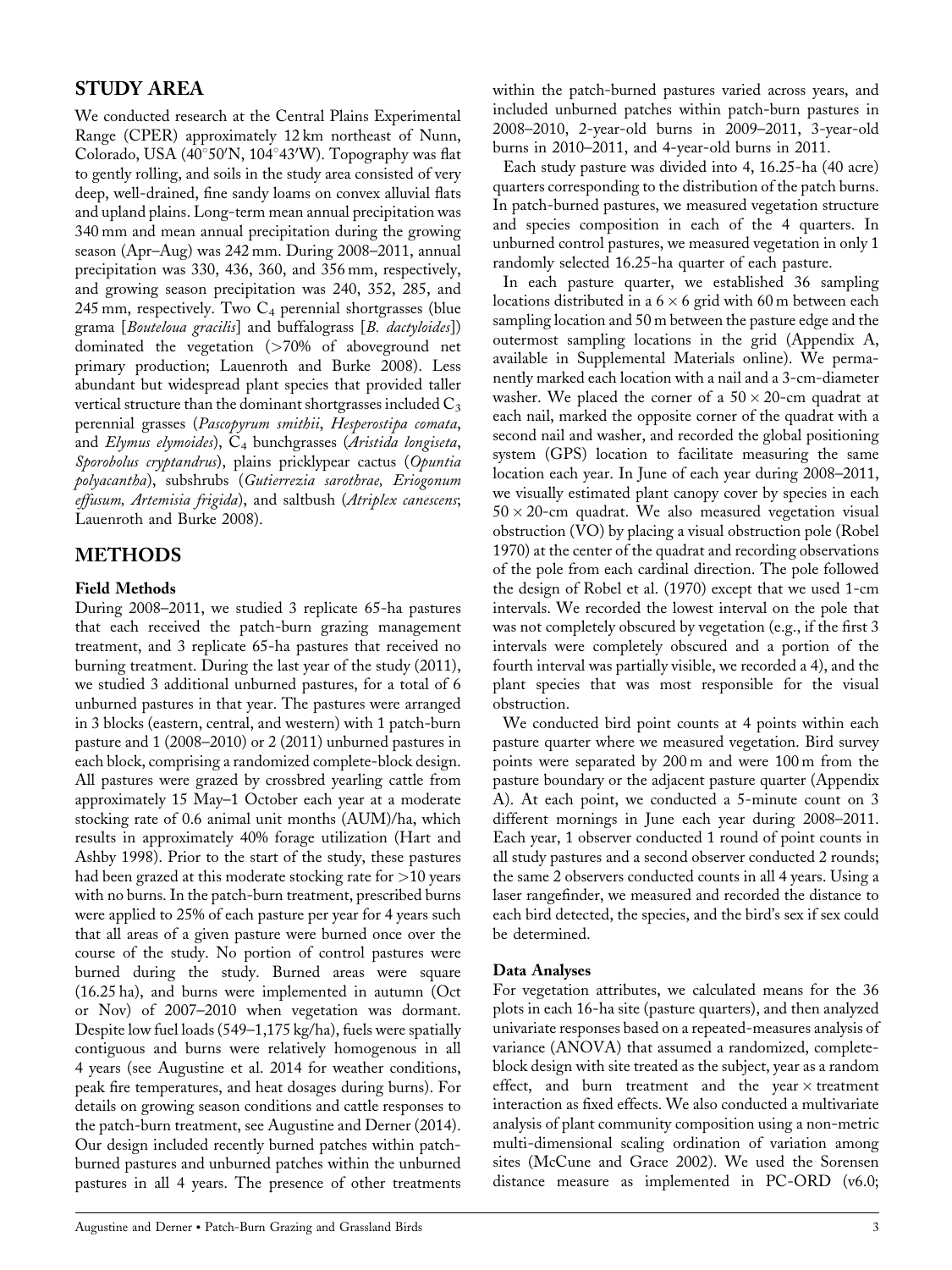McCune and Mefford 2011), and examined variation among sites and treatments along the first 2 axes of the ordination.

To estimate bird densities, we first used Program Distance (v6.2; Thomas et al. 2010) to fit detection functions that described the probability of detection as a function of distance from each point for the 7 most common bird species. We analyzed only birds detected within 100 m of the point, and did not include birds that flew across the plot without stopping within a 100-m radius. For McCown's longspurs and lark buntings, most detections were of singing or skylarking males, so for these 2 species, we calculated density based only on detections of males. For each species, we considered a suite of detection function models that included 1) global detection functions based on conventional distance sampling (CDS) and 2) multiple-covariate distance sampling (MCDS) models with year and vegetation height as covariates. For each point, we calculated vegetation height as the mean of the VO readings from the 9 vegetation sampling locations nearest the bird survey point (Appendix A). We considered CDS models fitted with a half-normal key with hermite polynomial expansion, hazard-rate key with cosine expansion, uniform key with cosine expansion, and uniform key with simple polynomial expansion (Buckland et al. 2001) and MCDS models fitted with half-normal and hazard-rate key functions (Marques and Buckland 2004). For grasshopper and Brewer's sparrows, most detections were of birds calling from perches on shrubs, tall forbs, or tall bunchgrasses, so we modeled the detection function for these 2 species combined (and tested for species as a covariate in MCDS). All models were based on >80 bird detections as recommended by Buckland et al. (2001), and for each model set, we selected the model with the lowest Akaike's Information Criterion (AIC) value. For a seventh species, the mountain plover, we lacked a sufficient number of detections to estimate the detection function. For this species, we used the detection function from a concurrent study that included point counts on a larger set of burns surveyed across Pawnee National Grassland during 2008–2012 (Augustine and Skagen 2014), and was based on >80 mountain plover detections. The suite of detection function models considered for mountain plovers did not include VO as a covariate, but >95% of the plover detections analyzed by Augustine and Skagen (2014), including all detections in this study, were in short  $( $4 \text{ cm}$ ), sparse$ vegetation on recent burns and prairie dog colonies.

After selecting the best-fitting detection function for a given species, we used Program Distance to estimate density at each point in each year. We then calculated the mean density of each bird species per pasture quarter per year based on the 4 points in each quarter. We analyzed resulting pasture-quarter densities with a repeated-measures ANOVA that assumed a randomized, complete-block design with pasture quarters treated as the subject, year as a random effect, and burn treatment and the year  $\times$  treatment interaction as fixed effects using the GLIMMIX procedure in SAS 9.4 (SAS Institute, Inc., Cary, NC). We also analyzed whole-pasture densities for each bird species (averaging across all of the different patch types within

the patch-burned pastures), and analyzed differences between the unburned versus patch-burned pastures using the same repeated-measures ANOVA as above. We examined ANOVA residuals and log-transformed the pasture quarter densities as necessary. For 1 species (Brewer's sparrow, see below), most detections occurred in only 1 block of the experiment so results for this species could not be analyzed statistically relative to patch burning. Thus, our graphical presentations focus on the 6 species that could be analyzed statistically.

We present results for 3 sets of contrasts. First, we compared densities on recent burns versus unburned pastures, which was the only pair of treatments present in all 4 years of the study. In addition, we note that when birds are establishing territories in May each year, current-year grazing by cattle has not yet affected vegetation structure (cattle entering the pastures 15 May each year), whereas vegetation had been affected by recent burns. Thus, in the first year of bird point counts (2008) there was not yet sufficient time for a burn  $\times$  grazing interaction to affect vegetation structure or bird habitat selection (i.e., not yet sufficient time for differential grazing intensity on burned vs. unburned patches); hence, we could only examine direct effects of burns in the first year. During the latter 3 years of the study (2009–2011), burn  $\times$  grazing interactions in the prior year could carry over to affect vegetation structure and bird habitat selection in the subsequent breeding season. Therefore, during the latter 3 years of the study we tested for differences among all treatments for each year individually (e.g., in the second year, treatments consisted of recent burns, 2-year-old burns, unburned patches in patch-burned pastures, and unburned pastures). For this second set of contrasts among treatments within each year, we used the Tukey's studentized range test to account for multiple comparisons when calculating  $P$  values; we could not test the year  $\times$  treatment interaction (or present treatment main effects) because the same treatments were not present in all years. Finally, we analyzed the contrast between mean bird densities in the patch-burned versus unburned pastures, including a test for interactions between year and pasture type.

## RESULTS

#### Vegetation Structure and Composition

Visual obstruction measured in June each year during 2008– 2011 in unburned pastures averaged 3.7, 5.6, 6.6, and 3.6 cm, respectively, which reflects average precipitation received in 2008, above-average precipitation during 2009, which carried over into the slightly above-average precipitation year of 2010, and a return to average precipitation and VO in 2011. Vegetation VO on recent burns was consistently reduced by 50% relative to unburned pastures across all years (mean  $= 2.4$ ) cm on recent burns vs. 4.8 cm in unburned pastures; treatment  $\times$  year interaction,  $F_{7,45} = 0.57$ ,  $P = 0.78$ ; recent burns vs. unburned,  $t_{2,45} = 8.27, P < 0.001$ ; Fig. 1). In 2009, VO was significantly lower on recent burns and 2-year-old burns relative to unburned patches in patch burns and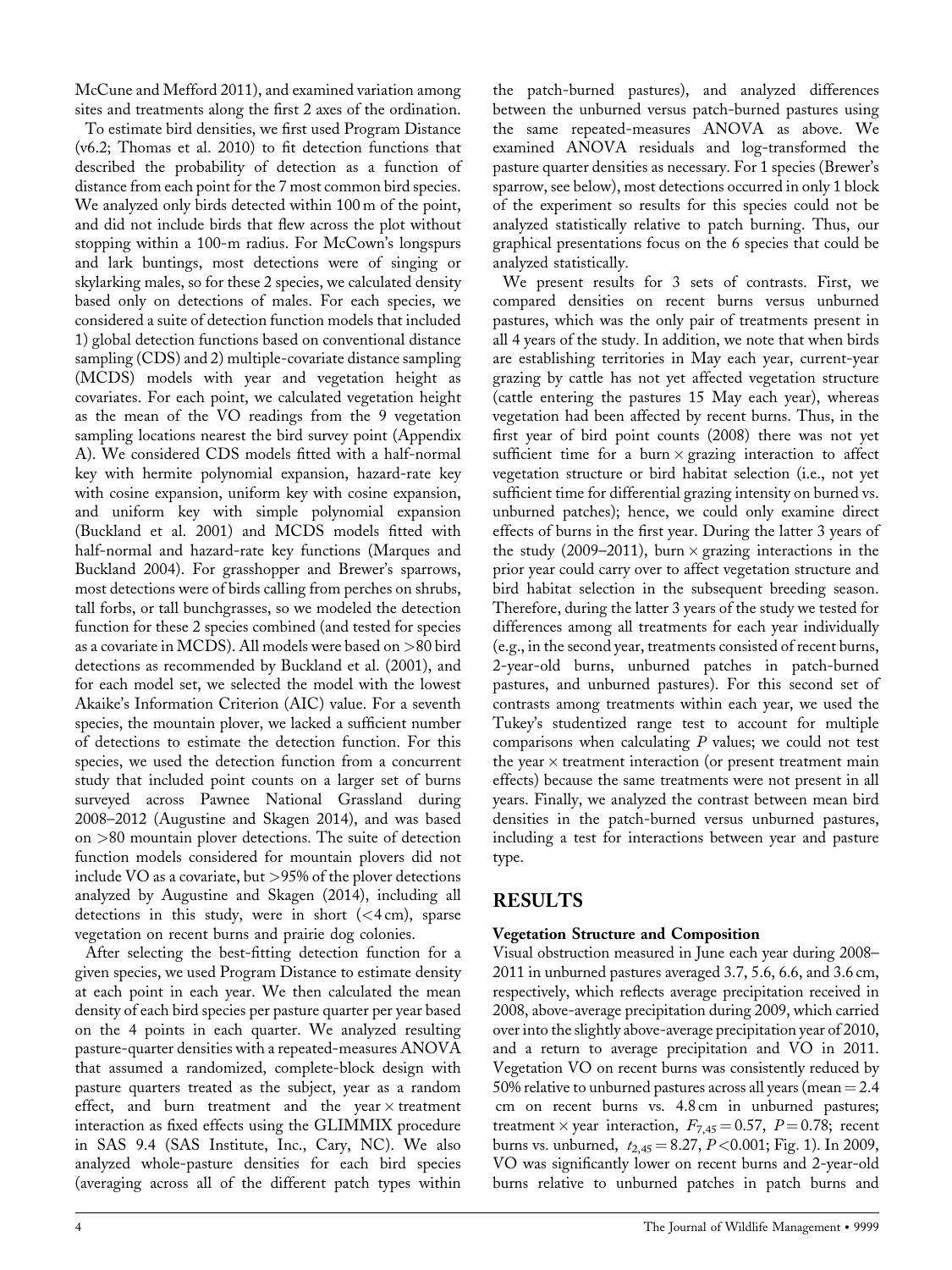

Figure 1. Effects of patch-burn grazing management on vegetation visual obstruction (VO) in shortgrass steppe at the Central Plains Experimental Range in northeastern Colorado during 2008–2011. Light gray bars show treatments within patch-burned pastures (25% of area burned each year) and dark gray bars show unburned control pastures; both sets of pastures received the same moderate cattle-stocking rate each year. UBPB = unburned patches within patch-burned pastures. Measurements in 2008 examined the direct effect of burning, whereas measurements in 2009–2011 examined both the direct effect of recent burns and the spatially variable response of cattle grazing to burn distribution in the previous year. Bars with different letters above them indicate significant differences ( $P \leq 0.05$ ) based on Tukey's studentized range test; error bars show  $\pm$  1 standard error.

unburned pastures (Fig. 1B). In 2010, VO increased linearly with time since burning; VO on 3-year-old burns was significantly greater than recent burns and significantly lower

than unburned pastures (Fig. 1C). In 2011, VO on 2-, 3-, and 4-year-old burns was intermediate between recent burns and unburned pastures but not significantly different from unburned pastures. For all 3 years in which we examined the fire-grazing interaction (2009–2011), we found no evidence that unburned patches in the patch-burned pastures or 4-year-old burns differed from unburned pastures in terms of VO (Fig. 1B–D).

Although patch burning significantly reduced vegetation structure, we found few effects on plant species composition. Univariate analyses showed that patch burning did not affect foliar cover of the dominant  $C_4$  grass (*B. gracilis:* treatment  $\times$ year interaction,  $F_{7,45} = 0.87, P = 0.54$ ; treatment,  $F_{5,45} = 1.69$ ,  $P$ =0.15), the dominant  $\text{C}_3$  grass (H. comata; treatment  $\times$  year interaction,  $F_{7,45} = 1.16$ ,  $P = 0.34$ ; treatment,  $F_{5,45} = 0.92$ ,  $P = 0.47$ ), or the dominant forb species (Sphaeralcea coccinia; treatment  $\times$  year interaction,  $F_{7,45} = 1.82, P = 0.11$ ; treatment,  $F_{5,45} = 0.42, P = 0.83$ . The 1 notable effect was a reduction in combined cover of cactus and subshrubs (O. polyacantha, G. sarothrae, E. effusum, A. frigida) from 3.4% in unburned pastures to  $0.9\%$  in recent burns (treatment  $\times$  year interaction,  $F_{7,45} = 1.11$ ,  $P = 0.37$ ; treatment,  $F_{5,45} = 7.66$ ,  $P < 0.001$ ). For a more detailed description of patch burn effects on cactus, and associated interactions with herbivory by pronghorn antelope, see Augustine and Derner (2015). Multivariate analysis of the plant community based on a non-metric multidimensional scaling ordination also showed that compositional variation among unburned pastures was just as great as variation among and within patch burned pastures, indicating that patch burning had minimal effects on plant community composition (Appendix B, available in Supplemental Materials online). Thus, effects of patch burning on vegetation structure and composition involved a significant reduction in vegetation height and density, followed by recovery over the next 3 years back to similar vegetation height and density levels as found in unburned pastures. Reduced vegetation structure was primarily associated with removal of standing dead vegetation from the prior growing season combined with reduced structure provided by cactus and subshrubs but without changes in the composition of the herbaceous plant community.

#### Grassland Birds

The 7 most common species that we detected collectively comprised 98.2% of all bird detections during the study. For horned larks, McCown's longspur males, and lark bunting males (1,624, 1,204, and 902 detections, respectively), the selected detection functions were based on a hazard-rate key function, included VO as a covariate, and generated varying estimates of detection probabilities and estimated detection radii (Table 1). The  $\Delta AIC$  for the selected detection function was  $\geq$ 2.69 compared to all other models considered for these 3 species. The selected detection function for western meadowlarks was based on a uniform key with no covariates (Table 1) with  $\Delta AIC \geq 5.90$  compared to all other models considered. The selected detection function for grasshopper and Brewer's sparrows was based on the half-normal key function with no covariates (Table 1) with  $\Delta AIC \ge 1.59$ compared to all other models considered. Our estimates for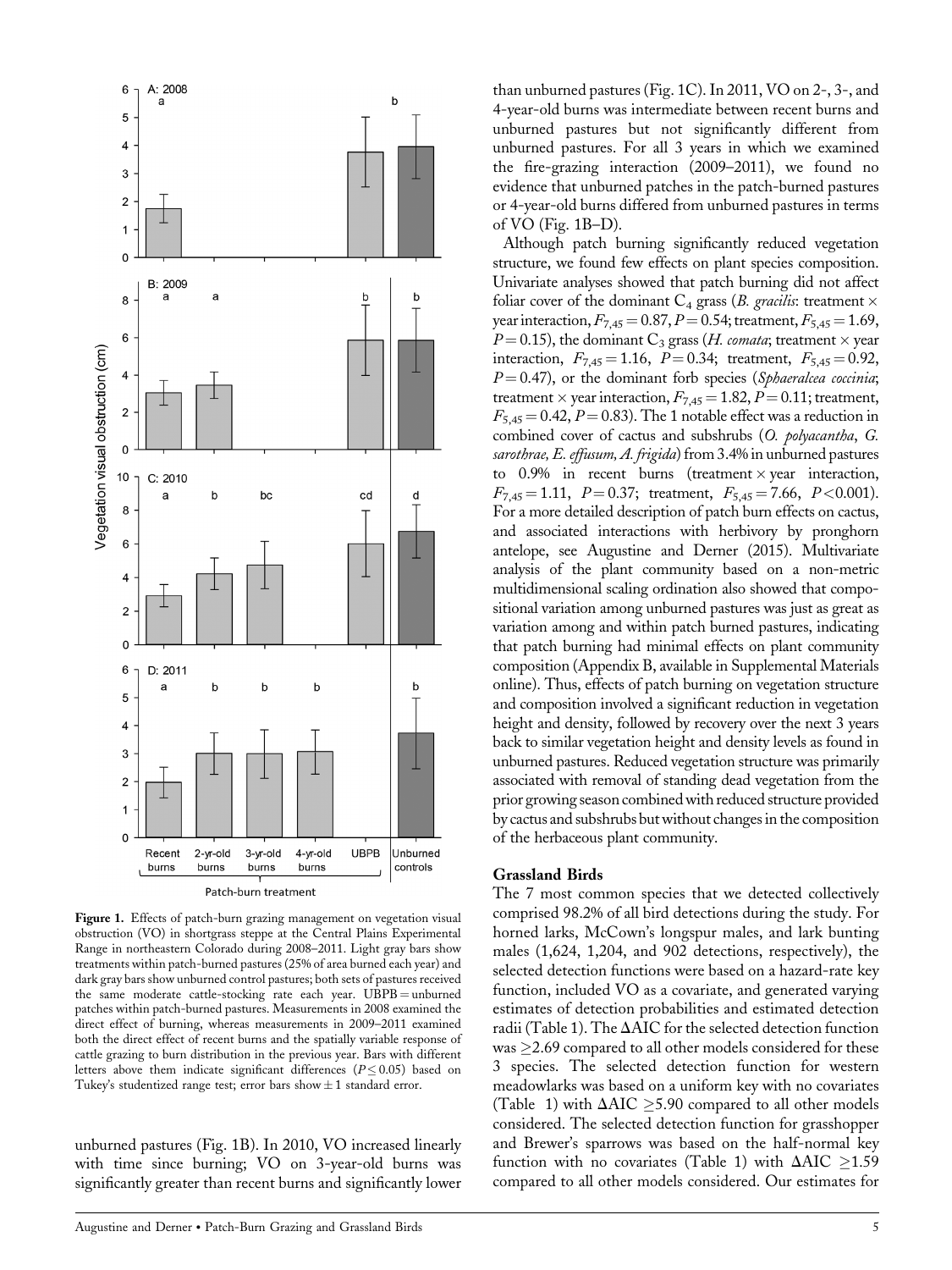Table 1. The number of detections used to estimate the detection function, and the associated key function (HR = hazard-rate; U = uniform, HN = halfnormal) and covariates selected (none, visual obstruction [VO]), for bird species studied in the shortgrass steppe of northeastern Colorado, USA, during 2008–2011. For each selected detection function, we report the associated detection probability and estimated detection radius (EDR) with 95% confidence intervals, along with the coefficient of variation associated with point-level density estimates averaged across all treatments within the experiment.

| <b>Species</b>         | Sex<br>counted | <b>Detections</b> | Key<br>function | Covariates | Detection<br>probability | 95% CI        | <b>EDR</b> | 95% CI        | Density<br>$(no/km^2)$ | <b>CV</b> |
|------------------------|----------------|-------------------|-----------------|------------|--------------------------|---------------|------------|---------------|------------------------|-----------|
| Horned lark            | Both           | 1.624             | HR              | VO         | 0.47                     | $0.45 - 0.48$ | 68.2       | $66.9 - 69.5$ | 128.1                  | 0.022     |
| McCown's longspur      | Males          | 1,204             | HR              | VO         | 0.60                     | $0.55 - 0.62$ | 77.2       | 75.8-78.7     | 68.4                   | 0.020     |
| Lark bunting           | Males          | 902               | HR              | VO         | 0.79                     | $0.77 - 0.82$ | 89.0       | $87.6 - 90.3$ | 39.9                   | 0.020     |
| Western meadowlark     | Both           | 225               | U               | None       | 1.00                     | 1.00          | 100        | 100           | 7.5                    | 0.080     |
| Grasshopper & Brewer's | Both           | 86                | HΝ              | None       | 0.54                     | $0.40 - 0.72$ | 73.4       | $63.0 - 85.4$ | 5.4                    | 0.156     |
| sparrow                |                |                   |                 |            |                          |               |            |               |                        |           |

the detection probabilities and detection radii for each species were relatively precise (small 95% CIs) and the pointlevel density estimates involved low coefficients of variation (Table 1), but we note that ANOVAs testing for effects of patch burning do not consider this source of variation.

For the 6 bird species we analyzed with respect to the patch-burn grazing treatment, we found no evidence of year  $\times$  treatment interactions for 5 species ( $F_{7,45}$  < 1.82, P > 0.1). The exception was the mountain plover, for which we detected a year  $\times$  treatment interaction ( $F_{7,45} = 4.18$ ,  $P = 0.001$ ) because mountain plovers were detected on all 3 replicate recent burns in 2008 and 2011 but only on 1 of 3 burns in 2009 and 2010. Comparisons of bird density between recent burns versus unburned grassland averaged across all 4 years for each species showed that 1) McCown's longspur and horned lark densities were unaffected by recent burns, 2) lark bunting and western meadowlark densities were reduced significantly on recent burns compared to unburned grassland, 3) grasshopper sparrows occurred only in unburned grassland, and 4) mountain plovers occurred only on recent burns (Table 2; Fig. 2). These responses were consistent with hypothesized relationships based on prior understanding of species-specific habitat relationships for 4 of the 6 species (lark bunting, western meadowlark, grasshopper sparrow, and mountain plover). Two species predicted to increase in response to patch burning (McCown's longspur and horned lark) showed no response. Furthermore, for both of these species, pairwise comparisons among all treatments for 2009, 2010, and 2011 revealed no treatment effects on their abundance (Tukey's honestly significant difference,  $P > 0.1$  for all comparisons) McCown's longspurs were patchily distributed in the study area (large standard errors in Fig. 2), whereas horned larks were widely distributed at relatively constant density across the study area (small standard errors in Fig. 2). Brewer's sparrows could not be analyzed statistically because nearly all detections were in the 1 experimental block where pastures included sparsely distributed four-winged saltbush (Atriplex canescens); in these pastures, Brewer's sparrow density  $(\text{mean} + 1 \text{ SE}) \text{ was } 10.4 + 2.0 \text{ birds/km}^2$ .

Three species (lark bunting, western meadowlark, and grasshopper sparrow) occurred in more than 1 treatment and were significantly affected by patch-burn grazing management. Lark buntings were most abundant in 2009 and 2010 (years with above-average precipitation). In these 2 years, lark buntings were significantly less abundant on recent burns and 2-year-old burns compared to unburned grassland (both for unburned patches in the patch-burned pastures and unburned pastures; Fig. 3A,D). In 2011, lark bunting density was low and did not vary significantly across the time-sinceburn gradient (Fig. 3G). Western meadowlarks were consistently less abundant in recent burns compared to unburned pastures (Fig. 2), but their abundance in older burns was variable (Fig. 3B,E,H). Significant differences across the time-since-burn gradient were observed in 2011, when substantially lower meadowlark densities occurred on recent burns and 2-year-old burns as compared with 4-yearold burns and unburned pastures (Fig. 3H). Grasshopper sparrows were roughly 5 times more abundant in unburned pastures in 2010 (the year when VO was greatest) compared to 2009 and 2011. In 2010, grasshopper sparrows primarily occurred in unburned portions of patch-burned pastures and in unburned pastures, with small numbers occurring in 3 year-old burns (Fig. 3F). In all years, we did not detect grasshopper sparrows in recent burns or 2-year-old burns (Fig. 3C,F,J).

Comparisons of mean densities for each species at the whole-pasture level (i.e., patch-burned vs. unburned pastures) were largely the same as the results for the recent-burn versus unburned contrasts (i.e., Fig. 2). Patchburning did not affect abundance of McCown's longspurs or horned larks (year  $\times$  pasture type interactions,  $P > 0.1$ , treatment main effect,  $P > 0.1$ ). Results for mountain plovers were the same for both analyses, except that mean densities at the whole-pasture level were 25% of the values for the recent-burn versus unburned contrasts (because mountain plovers only occurred in the quarter of the pasture that was recently burned). Densities were lower in patchburned compared to unburned pastures for lark buntings (year  $\times$  treatment:  $F_{3,53} = 20.9$ ,  $P = 0.11$ ; treatment main effect:  $F_{1,53} = 16.39$ ,  $P < 0.001$ ) and western meadowlarks (year  $\times$  treatment:  $F_{3,53} = 0.17$ ,  $P = 0.92$ ; treatment main effect:  $F_{1,53} = 4.20$ ,  $P = 0.045$ ). Densities of grasshopper sparrows were lower in patch-burned compared to unburned pastures in 2010 (treatment  $\times$  year interaction:  $F_{3,18} = 4.65$ ,  $P = 0.014$ ; 2010 contrast:  $P = 0.006$ ) but not in the other years  $(P > 0.90)$ , consistent with the results of the patchspecific contrasts (Fig. 3).

At the community level, these results showed that patchburned pastures supported the full suite of grassland bird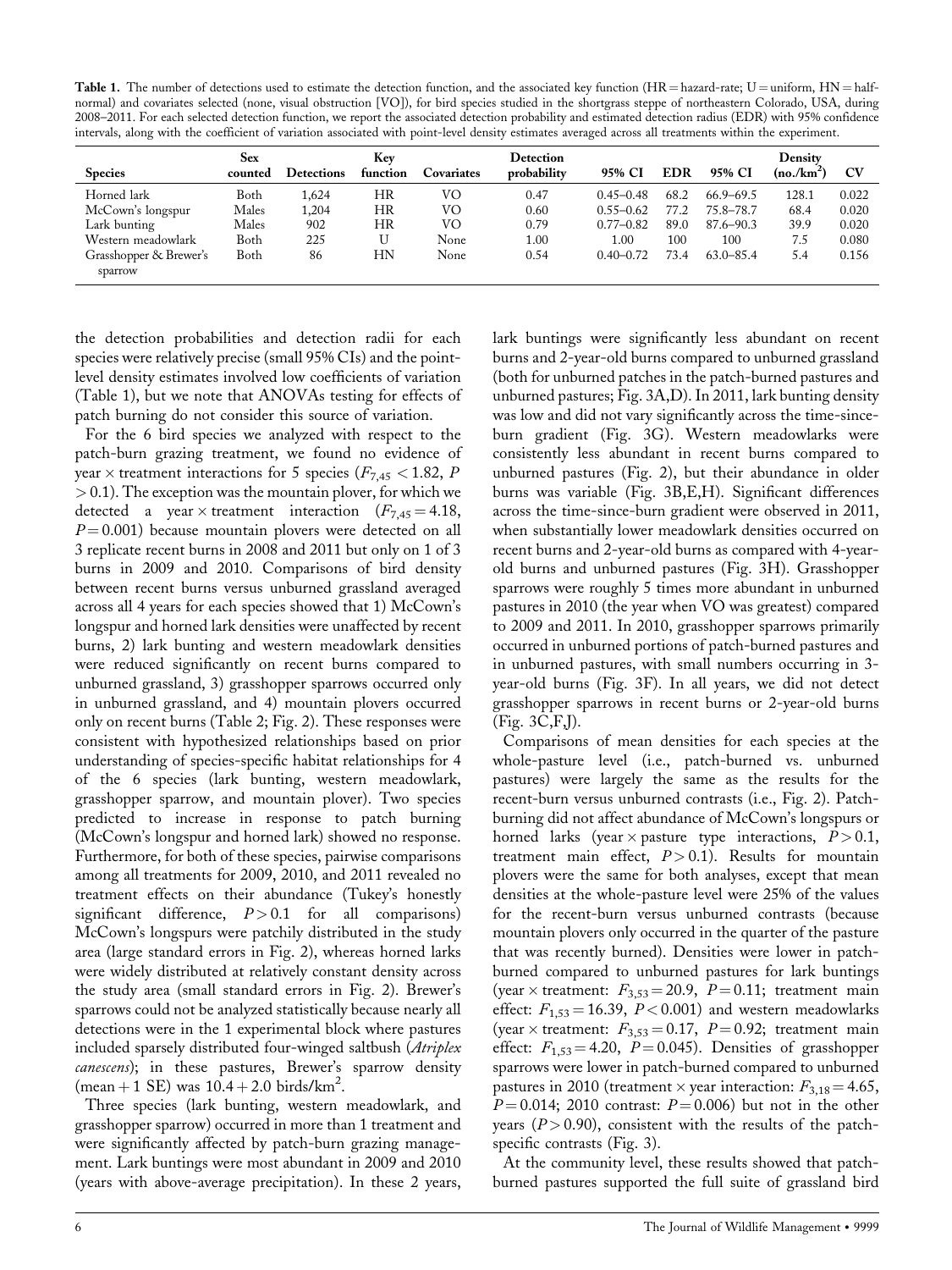Table 2. Results of repeated-measures analyses of variance (ANOVAs) examining the effect of patch-burn grazing management on densities of 6 bird species in the shortgrass steppe of northeastern Colorado during 2008-2011. Tests for year  $\times$  treatment interactions were not significant ( $P$  > 0.1) for all species except mountain plover (see results). F-tests are based on 5 and 45 degrees of freedom in the numerator and denominator, respectively; t-tests are 2-tailed with 45 degrees of freedom.

|                     |       | F-test for overall treatment effect | <i>t</i> -test for recent burns vs. unburned |         |  |  |
|---------------------|-------|-------------------------------------|----------------------------------------------|---------|--|--|
|                     |       |                                     |                                              |         |  |  |
| Lark bunting        | 11.9  | ${<}0.001$                          | $-5.92$                                      | < 0.001 |  |  |
| Western meadowlark  | 4.9   | 0.0012                              | $-3.28$                                      | 0.002   |  |  |
| Grasshopper sparrow | 3.44  | 0.010                               | $-2.85$                                      | 0.007   |  |  |
| Horned lark         | 1.77  | 0.139                               | $-1.59$                                      | 0.119   |  |  |
| McCown's longspur   | 2.21  | 0.069                               | 1.6                                          | 0.116   |  |  |
| Mountain plover     | 10.78 | < 0.001                             | 6.6                                          | < 0.001 |  |  |

species we studied, because they included mountain plovers on recent burns and grasshopper sparrows on unburned patches or 3–4-year-old burns. In contrast, unburned pastures supported 5 of the 6 species (lacking mountain plovers; Fig. 2) but supported greater densities of lark buntings, grasshopper sparrows, and western meadowlarks than patch-burned pastures.



Figure 2. Comparison of breeding-season densities of 6 grassland bird species in recently burned patches versus unburned grassland, averaged over 4 years (2008–2011) in the shortgrass steppe of northeastern Colorado. Error bars show  $\pm$  1 standard error.

#### DISCUSSION

Patch-burn grazing management in shortgrass steppe generated short, sparse vegetation in recent burns, which was effective in creating breeding habitat for mountain plovers. However, despite the finding that cattle increased grazing time on burned patches compared to the remainder of the patch-burned pastures (Augustine and Derner 2014), vegetation structure did not increase outside of the burned patches. Because patch burning has a weaker effect on ungulate grazing patterns compared to mesic rangelands (Allred et al. 2011 vs. Augustine and Derner 2014), consequences for vegetation structure and heterogeneity differ. In mesic grasslands, the attraction of large herbivores to burned patches is so strong that adjacent unburned patches experience minimal grazing pressure, thereby allowing vegetation height and density in these unburned patches to increase significantly above levels found in treatments with more homogenous grazing distribution (Fuhlendorf and Engle 2004, Fuhlendorf et al. 2006). We documented that in the semi-arid shortgrass steppe, vegetation in patch-burned pastures encompassed a gradient from short to moderate height and density but did not include patches that increased in vegetation height and density above levels found in unburned pastures (Fig. 1). Patch burns also reduced prickly pear cactus abundance (Augustine and Derner 2015), which contributed to reduced vegetation structure on older burns compared to unburned pastures. Thus, relative to the traditional, prevailing management regime in this semi-arid grassland, patch-burn grazing management increased pasture-scale heterogeneity by creating short and sparse structure in recent burns but not by creating tall and dense structure in unburned patches.

Avian responses to patch-burn grazing were generally consistent with effects on vegetation structure. Mountain plovers were found exclusively on recent burns, consistent with previous findings based on a larger sample of prescribed burns and wildfires (Augustine and Derner 2012). Conversely, species that rely on tall and dense vegetation for nest concealment exhibited significant declines in abundance on recent and 2-year-old burns (Fig. 3). Lark buntings were the most abundant species in unburned pastures, and were most abundant in the wettest years (2009 and 2010), when vegetation cover and height was greatest. In years of peak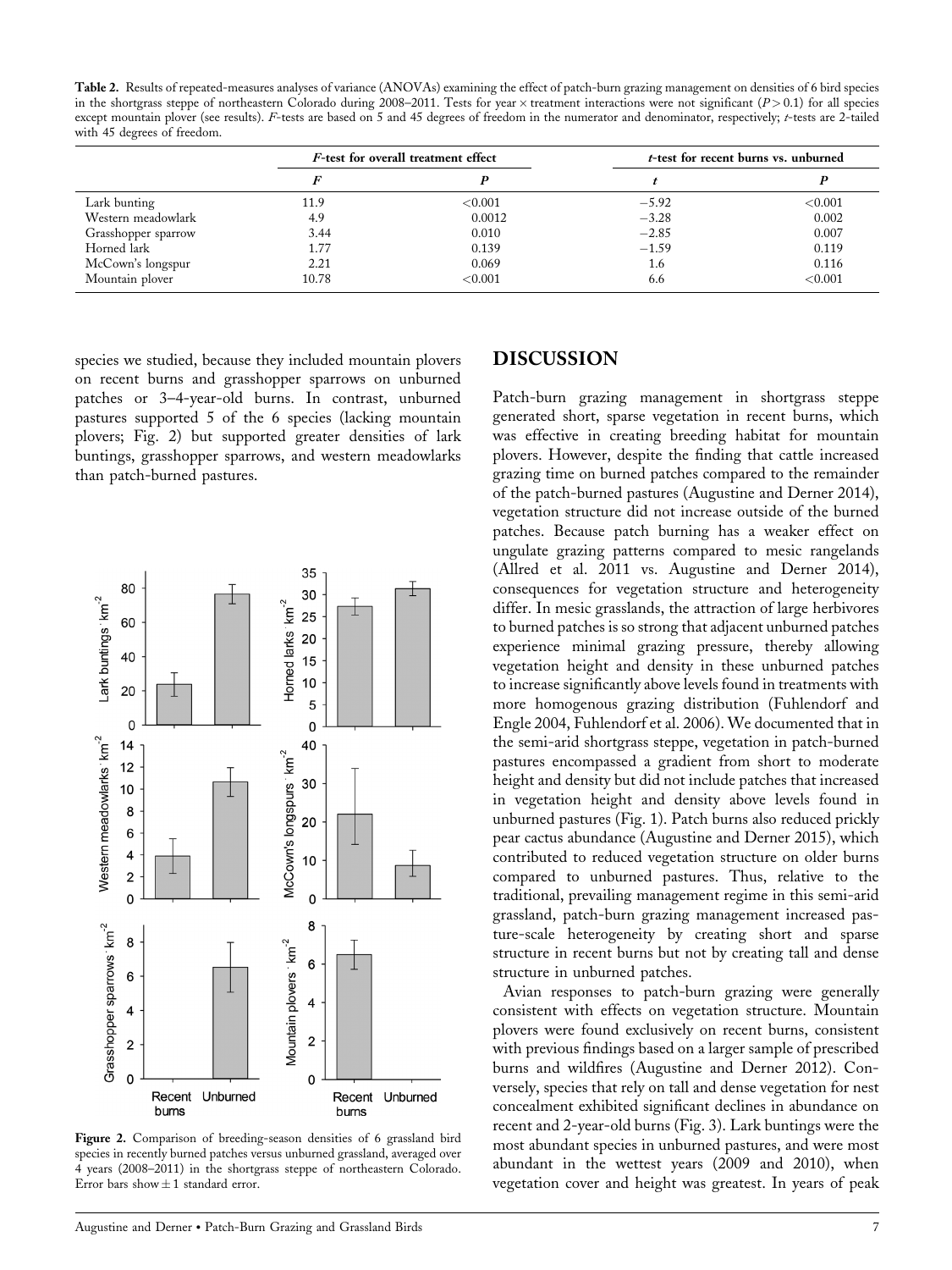abundance, lark buntings were 2–3 times less abundant in 1–3-year-old burns compared to unburned pastures. Western meadowlarks were most abundant in 2011, when they exhibited nearly identical responses to patch-burn grazing management as lark buntings (Fig. 3). Peak grasshopper sparrow densities in 2010 were associated with taller and more homogeneous grassland swards resulting from the accumulation of residual standing dead vegetation (from the wet year in 2009) in unburned pastures. Thus, annual fluctuations in precipitation had varying effects on the abundance of each species (i.e., peak densities of lark buntings, grasshopper sparrow, and western meadowlarks in 2009, 2010, and 2011, respectively), but all 3 species consistently showed strong selection for unburned grassland in the years when they were most abundant. Consistent with our findings based on analyses at the patch scale, all 3 species exhibited reduced abundance in patch-burned pastures compared to unburned pastures. Based on these findings, we suggest that in years when lark buntings and grasshopper sparrows were less abundant within our study area, across the

broader landscape they may have been seeking even taller vegetation structure than that provided by the moderately grazed, unburned treatment. Furthermore, consistent with our findings, grasshopper sparrows have been shown to decline with increased grazing intensity in the northwestern Great Plains (Henderson and Davis 2014) and with patchburn grazing in the southwestern Great Plains (Holcomb et al. 2014) suggesting across the broad geographic region of the semi-arid, western Great Plains, this species could benefit from practices that increase vegetation height and density. We also emphasize that our findings are from an ecosystem with a long evolutionary history of large herbivore grazing (Milchunas et al. 1988) and fire (Guyette et al 2012), and hence should not be extrapolated to other regions, such as the intermountain and southwestern United States, with different historical roles of grazing and fire.

McCown's longspurs and horned larks are typically associated with short, sparse grasslands during the breeding season (Knopf 1996), suggesting they could benefit from patch-burn grazing management. However, even though



Figure 3. Variation in the breeding-season density of 3 grassland bird species in response to patch-burn grazing management during 2009–2011 in northeastern Colorado. Light gray bars show values for different types of patches within the patch-burned pastures; dark gray bars show values for unburned control pastures. UBPB = unburned patches in patch-burned pastures; UBC = unburned control pastures. Both the patch burned and unburned pastures received the same moderate cattle-stocking rate each year. Bars with different letters above them indicate significant differences  $(P< 0.05)$  based on Tukey's studentized range test; error bars show  $\pm$  1 standard error.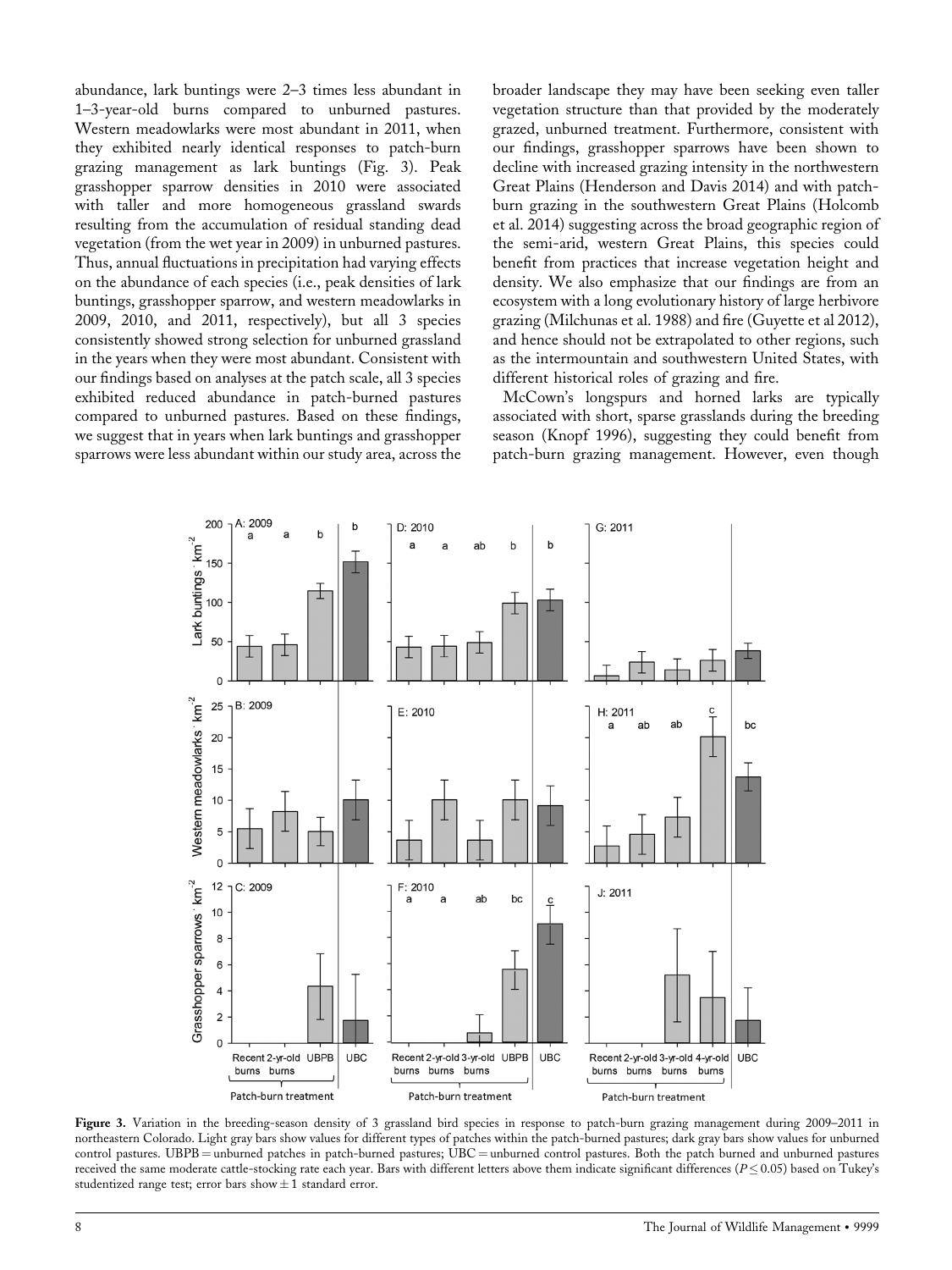both species were consistently abundant in all 4 years of our study, we found no evidence that either species increased in response to patch-burn grazing. Wiens (1973) suggested that horned larks benefit from moderate levels of vegetation heterogeneity within their territories, such that the combination of reduced mean height and reduced variability in vegetation height within burned patches may be 1 reason horned larks did not increase in burns. For McCown's longspurs, nest survival has been shown to increase with reduced abundance of vegetation that provides cover for nest predators in the vicinity of nest sites (With 1994), so the lack of response to burned patches is surprising. We note that McCown's longspurs were patchily distributed across the study area, reflected in large standard errors for mean abundance (Fig. 2). This distribution was consistent across years in spite of the shifting location of patch burns, suggesting that philopatry, social interactions, or habitat features not influenced by burning may influence the species' local distribution and warrant further study. Another possibility both for McCown's longspur and horned larks is that patch-burn grazing management influenced nest survival rather than abundance, and more detailed studies examining measures of fecundity in response to management are needed (e.g., Hovick et al. 2012).

Recent studies in a range of grassland ecosystems provide quantitative support for the idea that increasing variability in vegetation structural characteristics (height and density), through grazing and fire disturbance that varies from recent and intense to lacking for  $\geq$ 1 year, is important for sustaining the full suite of native grassland bird species. Examples include work in North American mixed-grass prairie (Lusk and Koper 2013, Holcomb et al. 2014, Henderson and Davis 2014), palouse prairie (Johnson et al. 2011, 2102), and tallgrass prairie (Fuhlendorf et al. 2006), as well as East African savannas (Gregory et al. 2010). Our work in the shortgrass steppe shows that patch-burn grazing management is an important strategy to create breeding habitat for disturbance-dependent species such as the mountain plover. However, patch-burn grazing did not enhance habitat for species associated with taller-structure habitats, such as lark buntings and grasshopper sparrows. As a result, we suggest that additional strategies, such as periodic rest from livestock grazing in areas not burned for >3 years, be considered in combination with patch burn grazing to enhance habitat for the full grassland bird community. This is also supported by work in southern mixed-grass prairie, where patch-burn grazing enhanced lark sparrow (Chondestes grammacus) but reduced grasshopper sparrow abundance (Holcomb et al. 2014), and in northern mixed prairie where light stocking rates or multi-year rest from livestock grazing (in the absence of fire) enhanced habitat for 3 disturbance-sensitive grassland bird species (Lusk and Koper 2013, Henderson and Davis 2014). These findings emphasize the need for 1) studies that quantify tradeoffs between livestock production losses associated with reduced stocking or rested pastures and benefits to grassland birds, and 2) increased attention to mixed management strategies that generate a broader range of vegetation structural characteristics at the landscape scale.

#### MANAGEMENT IMPLICATIONS

Our findings indicate that in semi-arid grasslands of the North American Great Plains, patch-burn grazing management is an effective strategy to reduce vegetation structure and create breeding habitat for the mountain plover. However, under moderate cattle stocking rates, patchburn grazing management did not result in areas with taller, more dense vegetation than occurs without patch burning. Shorter vegetation structure in areas burned in the past 1–3 years was associated with significant reductions in abundance of multiple grassland bird species (lark bunting, grasshopper sparrow, western meadowlark). These findings suggest that additional management strategies that generate taller, more dense vegetation structure than occurs under moderate cattle grazing may need to be considered in combination with patch-burn grazing management to generate landscape-scale vegetation heterogeneity that enhances breeding habitats for the full suite of native grassland bird species.

#### ACKNOWLEDGMENTS

We thank P. McCusker for assistance conducting bird surveys. We thank M. Ashby, E. Klarquist, M. Lindquist, P. McCusker, M. Mortenson, R. Pate, D. Smith, T. Smith, J. Thomas, and many seasonal employees at CPER for their assistance implementing prescribed burns and measuring vegetation. We thank Crow Valley Livestock Cooperative, Inc., for providing the cattle involved in this study. We thank Dr. F. Thompson III and 2 anonymous reviewers for thoughtful comments that improved the paper.

#### LITERATURE CITED

- Allred, B. W., S. D. Fuhlendorf, D. M. Engle, and R. D. Elmore. 2011. Ungulate preference for burned patches reveals strength of fire-grazing interaction. Ecology and Evolution 1:132–144.
- Allred, B. W., J. D. Scasta, T. J. Hovick, S. D. Fuhlendorf, and R. G. Hamilton. 2014. Spatial heterogeneity stabilizes livestock productivity in a changing climate. Agriculture, Ecosystems and Environment 193:37– 41.
- Askins, R. A., F. Chavez-Ramirez, B. C. Dale, C. A. Haas, J. R. Herkert, F. L. Knopf, and P. D. Vickery. 2007. Conservation of grassland birds in North America: understanding ecological processes in different regions-Report of the AOU Committee on Conservation. Auk 124:1–46.
- Augustine, D. J., and J. D. Derner. 2012. Disturbance regimes and mountain plover habitat in shortgrass steppe: large herbivore grazing does not substitute for prairie dog grazing or fire. Journal of Wildlife Management 76:721–728.
- Augustine, D. J., and J. D. Derner. 2014. Controls over the strength and timing of fire-grazer interactions in a semiarid rangeland. Journal of Applied Ecology 51:242–250.
- Augustine, D. J., and J. D. Derner. 2015. Patch burn grazing management in a semiarid grassland: consequences for pronghorn, plains pricklypear, and wind erosion. Rangeland Ecology and Management 68:40–47.
- Augustine, D. J., J. D. Derner, and D. P. Smith. 2014. Characteristics of prescribed burns conducted under modified conditions to mitigate limited fuels in a semi-arid grassland. Fire Ecology 10:36–47.
- Augustine, D. J., and D. G. Milchunas. 2009. Vegetation responses to prescribed burning of grazed shortgrass steppe. Rangeland Ecology and Management 62:89–97.
- Augustine, D. J., and S. K. Skagen. 2014. Mountain plover nest survival in relation to prairie dog and fire dynamics in shortgrass steppe. Journal of Wildlife Management 78:595–602.